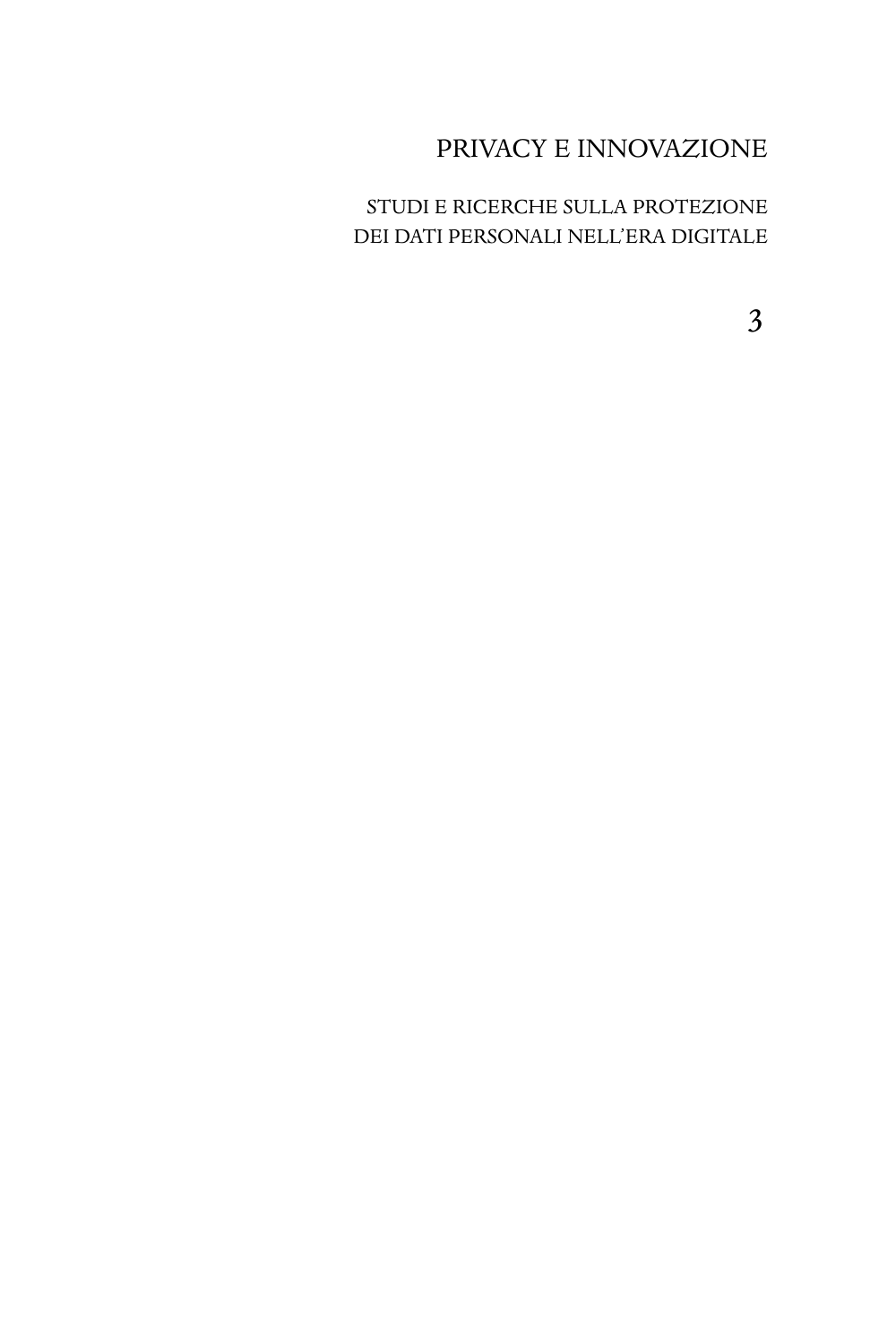#### *Direttore*

Riccardo A Garante per la protezione dei dati personali

#### *Comitato scientifico*

Sauro ANGELETTI Presidenza del Consiglio dei Ministri César Alonso Iriarte Commissione europea

Luigi CANNADA-BARTOLI Garante per la protezione dei dati personali

Daniele DE PAOLI Garante per la protezione dei dati personali

Federico FERRO-LUZZI Università degli Studi di Sassari

Fabio G Sapienza – Università di Roma

Sergio LARICCIA Sapienza – Università di Roma

Stefano LEONARDI Sapienza – Università di Roma

Daniele P Fondazione Ugo Bordoni

Marilena VENDITTELLI Sapienza – Università di Roma

Andrea V Sapienza – Università di Roma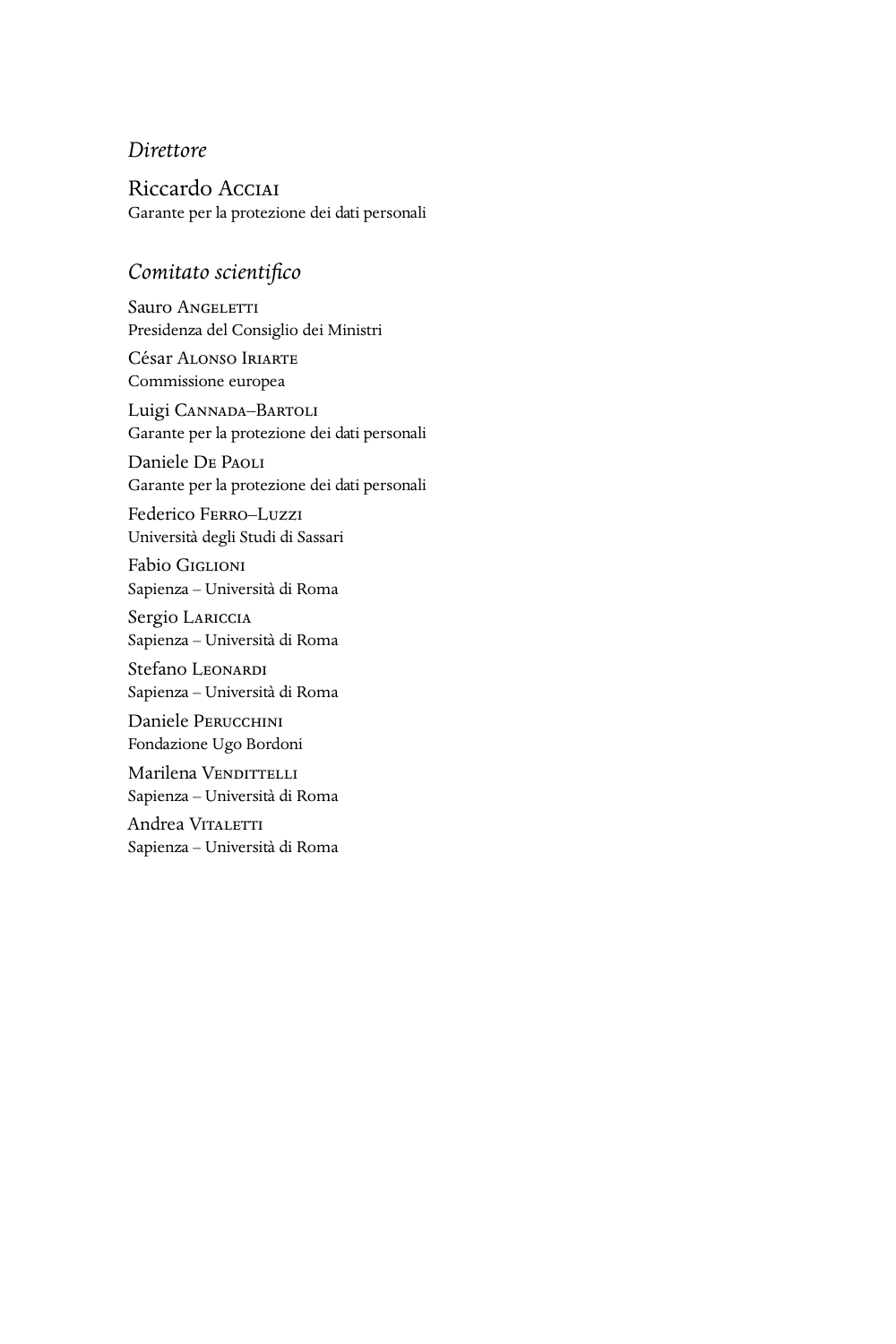## PRIVACY E INNOVAZIONE STUDI E RICERCHE SULLA PROTEZIONE

# DEI DATI PERSONALI NELL'ERA DIGITALE



La collana ospita i risultati delle attività di studio e ricerca avviate o promosse dal Centro studi privacy e nuove tecnologie: monografie tematiche, paper e position paper che seguono l'evoluzione del tema della protezione dei dati personali in una prospettiva multidisciplinare (giuridica, politico–sociale, tecnologica) proponendo chiavi di lettura innovative. Sono inseriti in collana anche gli atti dei convegni organizzati dal Centro studi, gli interventi e i documenti presentati dai membri in occasione della partecipazione, in qualità di relatori, a conferenze e convegni. In "Privacy e Innovazione" sono pubblicate opere di alto livello scientifico, anche in lingua straniera, per facilitarne la diffusione internazionale.

Il direttore approva le opere e le sottopone alla revisione paritaria con il sistema del "doppio cieco" (*double blind peer review*) nel rispetto dell'anonimato sia dell'autore, sia dei due revisori che sceglie: l'uno da un elenco deliberato dal comitato scientifico, l'altro dallo stesso comitato in funzione di revisore interno. I revisori rivestono o devono aver rivestito la qualifica di professore universitario di prima fascia nelle università italiane o una qualifica equivalente nelle università straniere.

Ciascun revisore formulerà una delle seguenti valutazioni:

- pubblicabile senza modifiche;
- pubblicabile previo apporto di modifiche;
- da rivedere in maniera sostanziale;
- da rigettare;

tenendo conto della: a) significatività del tema nell'ambito disciplinare prescelto e originalità dell'opera; b) rilevanza scientifica nel panorama nazionale e internazionale; c) attenzione adeguata alla dottrina e all'apparato critico; d) adeguato aggiornamento normativo e giurisprudenziale; e) rigore metodologico; f ) proprietà di linguaggio e fluidità del testo; g) uniformità dei criteri redazionali. Nel caso di giudizio discordante fra i due revisori, la decisione finale è assunta dal direttore, salvo casi particolari in cui questi provveda a nominare tempestivamente un terzo revisore a cui rimettere la valutazione dell'elaborato. Il termine per la valutazione non deve superare i venti giorni, decorsi i quali il direttore della collana, in assenza di osservazioni negative, ritiene approvata la proposta. Sono escluse dalla valutazione gli atti di convegno, le opere dei membri del comitato scientifico e le opere collettive di provenienza accademica. Il direttore, su sua responsabilità, può decidere di non assoggettare a revisione scritti pubblicati su invito o comunque di autori di particolare prestigio.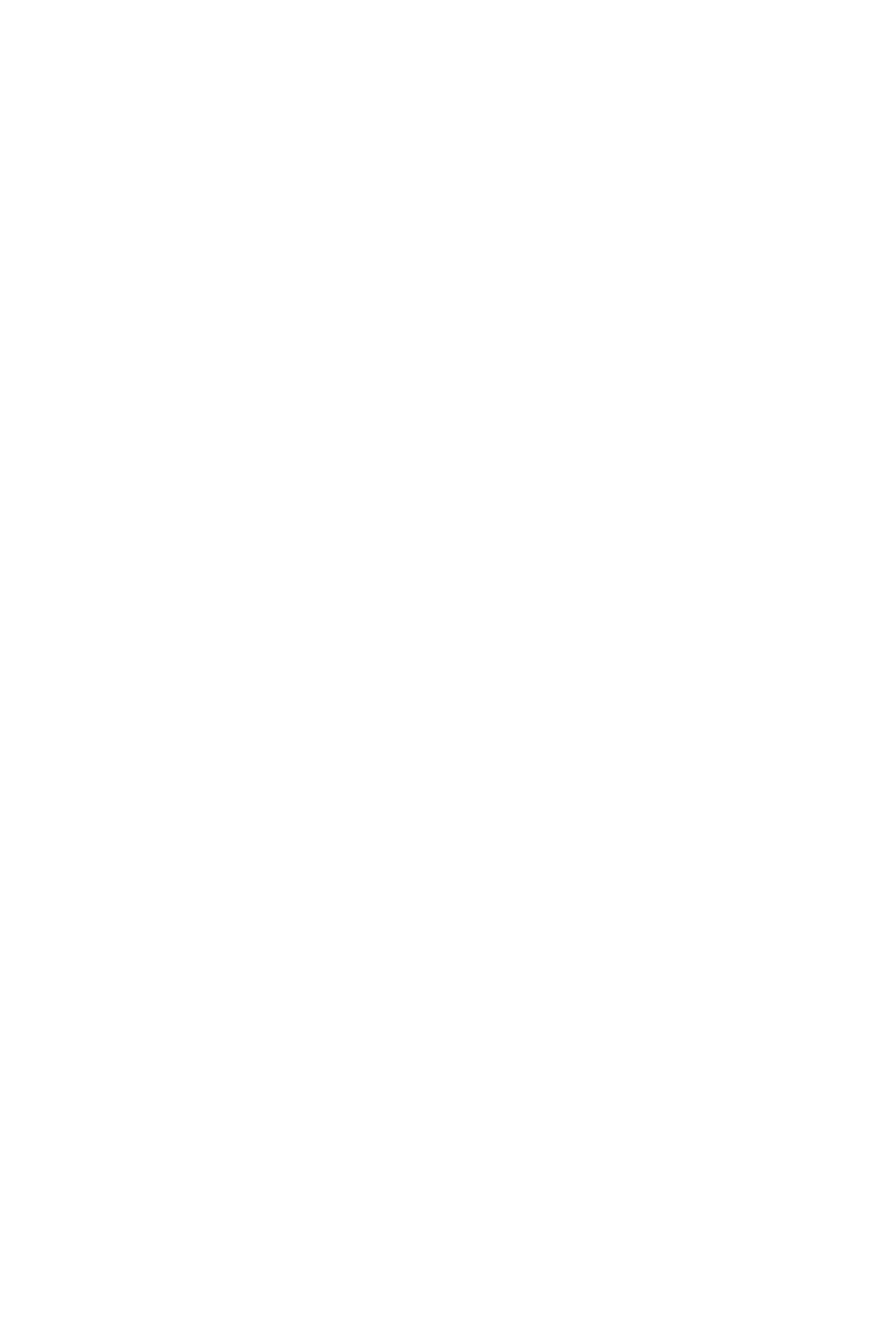# Elena Cirotti

# **Big Data: Excludability v. Access**

A Comparative Overview of UE and US Competition, IP and Data Protection Laws

> *Preface by* Giorgio Resta

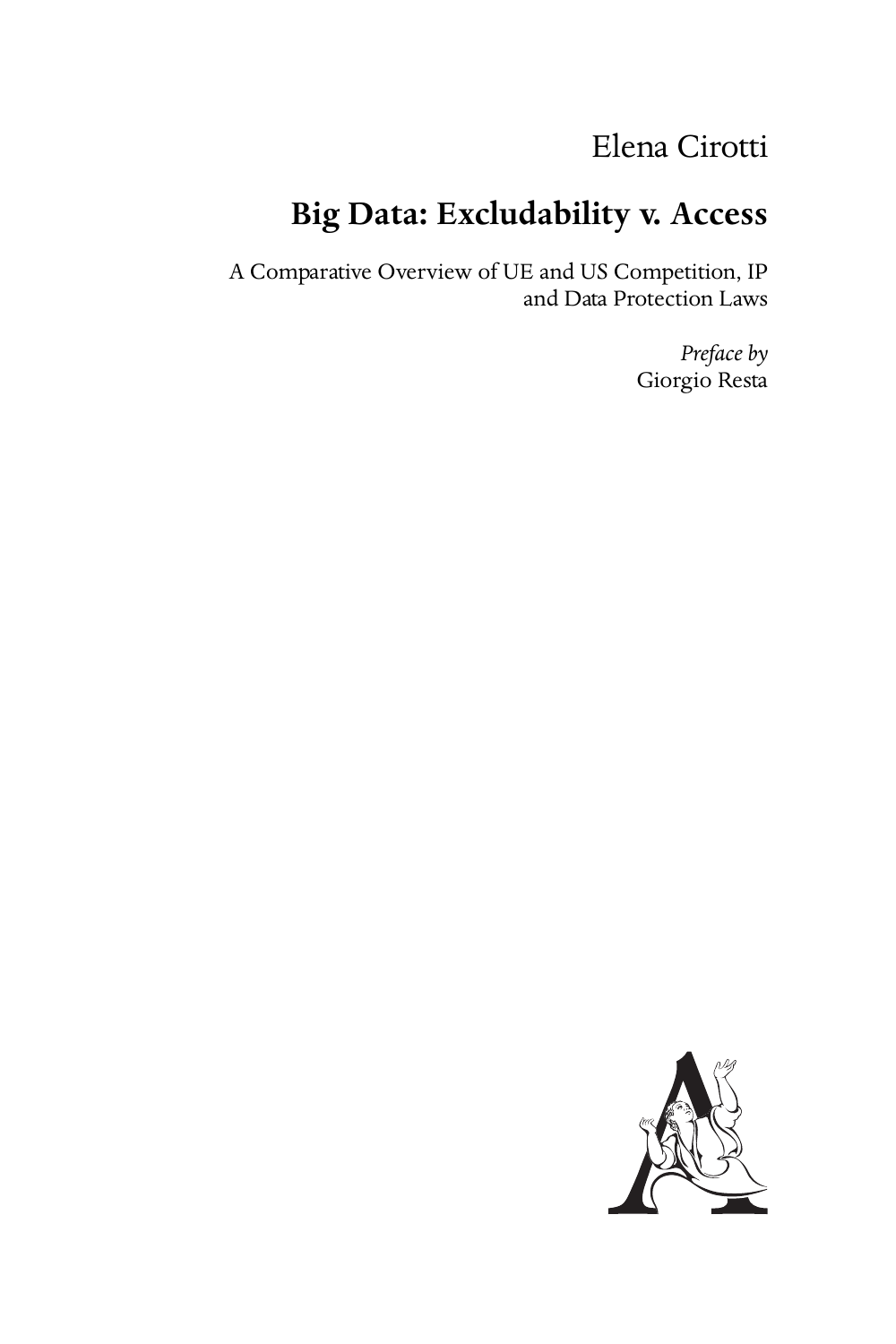

<www.aracneeditrice.it>

Copyright © MMXX Gioacchino Onorati editore S.r.l. – unipersonale

> <www.gioacchinoonoratieditore.it> <info@gioacchinoonoratieditore.it>

> > via Vittorio Veneto, ooozo Canterano (RM)  $(06)$  45551463

ISBN 978-88-255-3852-6

*No part of this book may be reproduced by print, photoprint, microfilm, microfiche, or any other means, without publisher's authorization.*

I *st* edition: December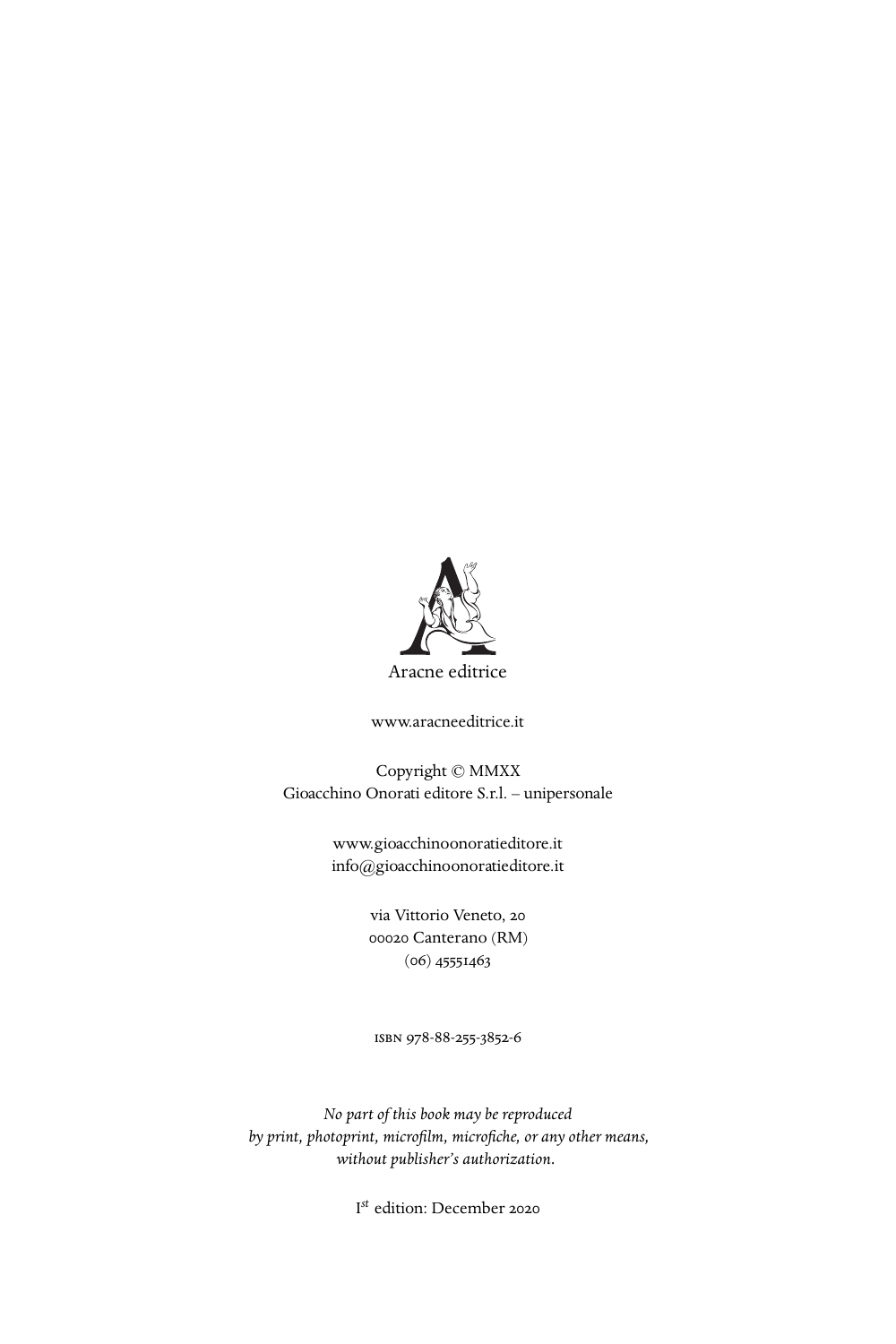## *For those who saw in me something that I'm not yet, but hope to become*

*To my parents*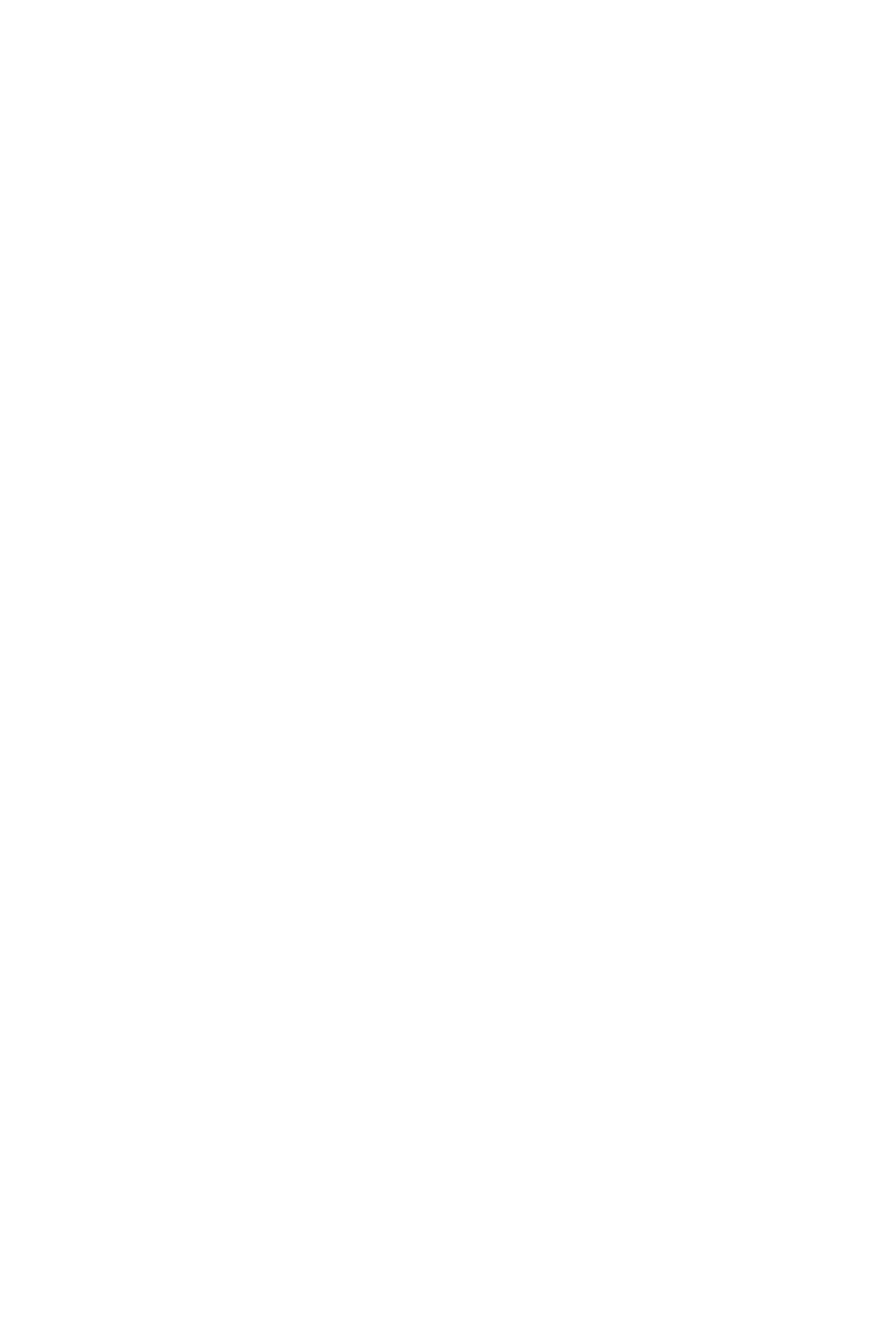## Table of contents

### 11 *Preface* by Prof. Giorgio Resta

#### 15 *Introduction*

#### 21 Chapter I

#### *The Pitfalls of Defining Data Markets I*

1.1. Definition of Big Data,  $23 - 1.2$ . Big Data in the Economy,  $28 - 1.3$ . Defining the Relevant Market and Identifying Market Power, 31 – 1.4. Multisided Markets,  $43 - 1.5$ . The Free Side of the Market,  $50 - 1.6$ . Quality and Innovation, 54

#### 69 Chapter II

#### *Dominance in Data Markets II*

2.1. Entry Barriers and Network Effects, 71 – 2.2. Data-Driven Mergers, 84 – 2.3. Monopolization and Dominance, 89 – 2.4. Dominance and Aggressive Market Strategies, 95

#### 105 Chapter III

#### *The Upsides and Downsides of Firms' Control over Data III*

3.1. Database Right, 111 – 3.2. Copyright, 117 – 3.3. Trade Secrets, 121 – 3.4. Unfair Competition, 126 – 3.5. Private Tools: Contracts and Technological Measures,  $129 - 3.6$ . Exclusivity v. Access,  $131 - 3.7$ . Regulating Access to Data, 135

#### 151 Chapter IV

#### *Personal Data: Dignity or Commodification? IV*

4.1. An Economic Interpretation of the Privacy Discourse, 154 – 4.2. A Fundamental Rights Discourse, 159 – 4.3. Data Protection across the Atlantic, 164 – 4.4. The Reality Gap, 181

185 *Conclusion*

#### 191 *Bibliography*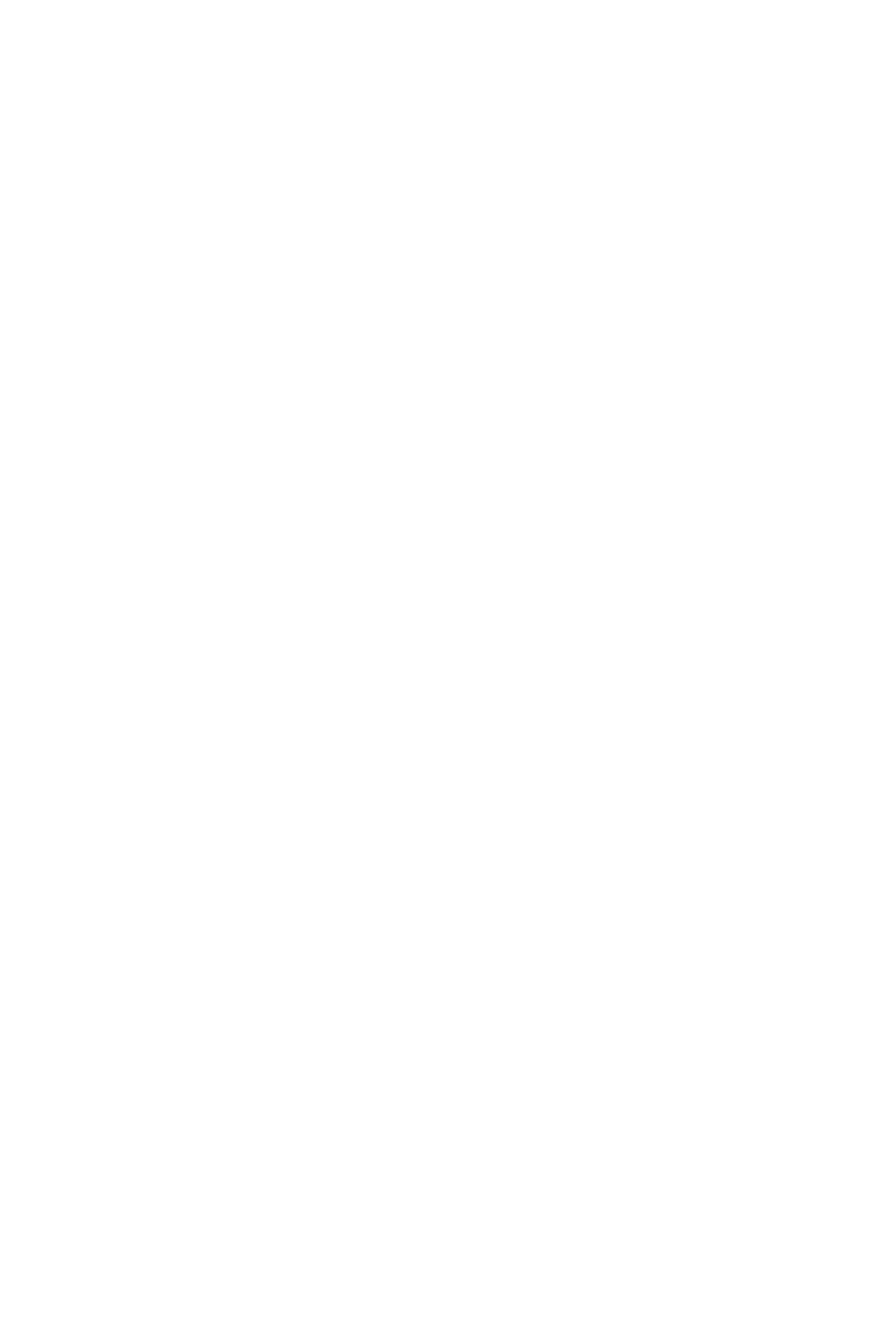## Preface

### Prof. Giorgio Resta**<sup>1</sup>**

Control over data is one of the main battlegrounds of this century. The ongoing datafication of everything, made it possible by digital technologies and the interconnection of the communication networks, is not only challenging traditional legal categories, such as the notion of "thing" (one might think at the impact of 3D printing technologies) or the notion of "territory" (the un-territoriality of data is the source of difficult jurisdictional issues). It is, more generally, raising critical issues in terms of power. As it happened in the last century with regard to oil, few multinational actors having data as their main assets are able to exert nowadays a tremendous influence over economics and politics. The Cambridge Analytics scandal is a clear demonstration of the capacity of data holders to strongly influence consumer behaviors and indirectly the workings of democratic processes. *Nihil sub sole novi*, one might object, recalling the objectionable uses of personal files made by dictatorships and sometimes even by democracies throughout the last century. Control over data, by the way, is an inherent component of the very substance of state power in modern times, as the history of statistics reminds us. Still, there is something unprecedented today, and this is the enormous ability of private powers to collect, process and use enormous amounts of data for commercial and non-commercial purposes. This is the source of economic and social power, that cannot be left unchecked in a democratic system.

 <sup>1</sup> Full Professor of Comparative Law at University of Roma Tre Law Department.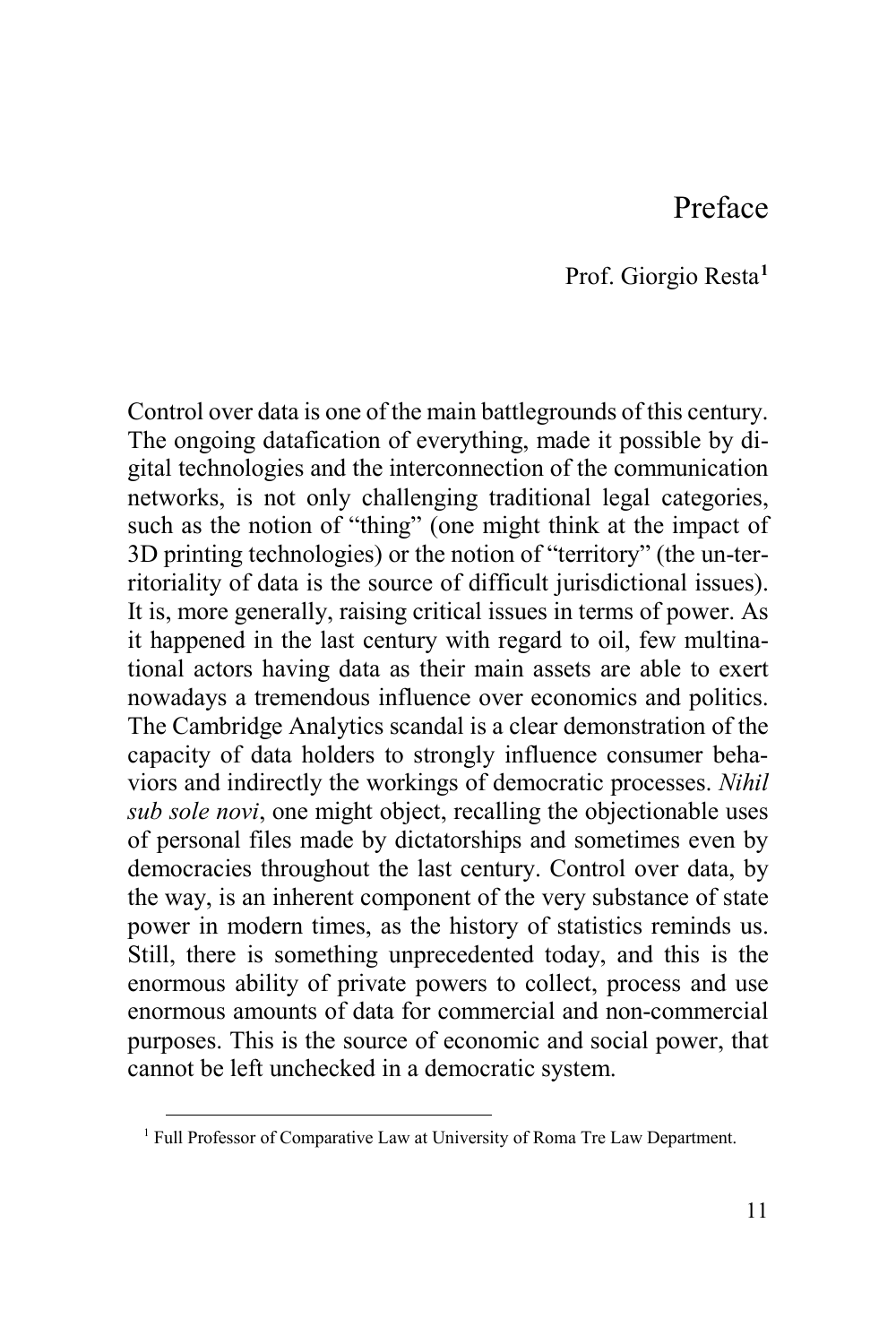Our legal systems have developed since the 1970's specific institutions aimed at controlling the collection and use of personal data mainly by public authorities. By contrast, the processing by private controllers has been regulated only recently and just by some legal systems, mainly located in Europe (other countries, such as the USA, have limited the scope of general data protection laws to the processing within the public sector). Also, very few provisions deal with the processing of non-personal data, such as data produced by sensors, IoT, etc. These have become increasingly valuable, especially for firms competing in the sector of automotive and smart cities, and as a result, controversies started to emerge with regard to the appropriation and exploitation of such assets.

All of this has transformed the law of data processing into one of the most important and controversial parts of contemporary law. This is one of the reasons why the analysis proposed by Elena Cirotti in this book — which is based on her Bachelor's degree thesis presented at the University of Roma Tre — deserves to be carefully considered. Differently from other works in the field, she takes a holistic perspective, with the aim of studying the impact of big data on the market, by considering the interplay between antitrust, intellectual property and data protection laws. The analysis is not limited to European law, but it takes also into account US law and other selected legal systems. The first part deals with antitrust and competition law, in order to illustrate whether and to what extent the techniques traditionally devised for curbing the abuses of market power can be fruitfully extended to data markets. Furthermore, the remedies offered by competition law have been recently resorted to by courts and administrative agencies (for instance, by the German Bundeskartellamt) as a mean to protect non-economic values, such as privacy and freedom of self-determination, and this has given rise to an heightened debate about the logic and limits of antitrust intervention. The second part of the book deals with data protection and sketches the most important features of the two Western cultures of privacy: the European dignitarian approach and the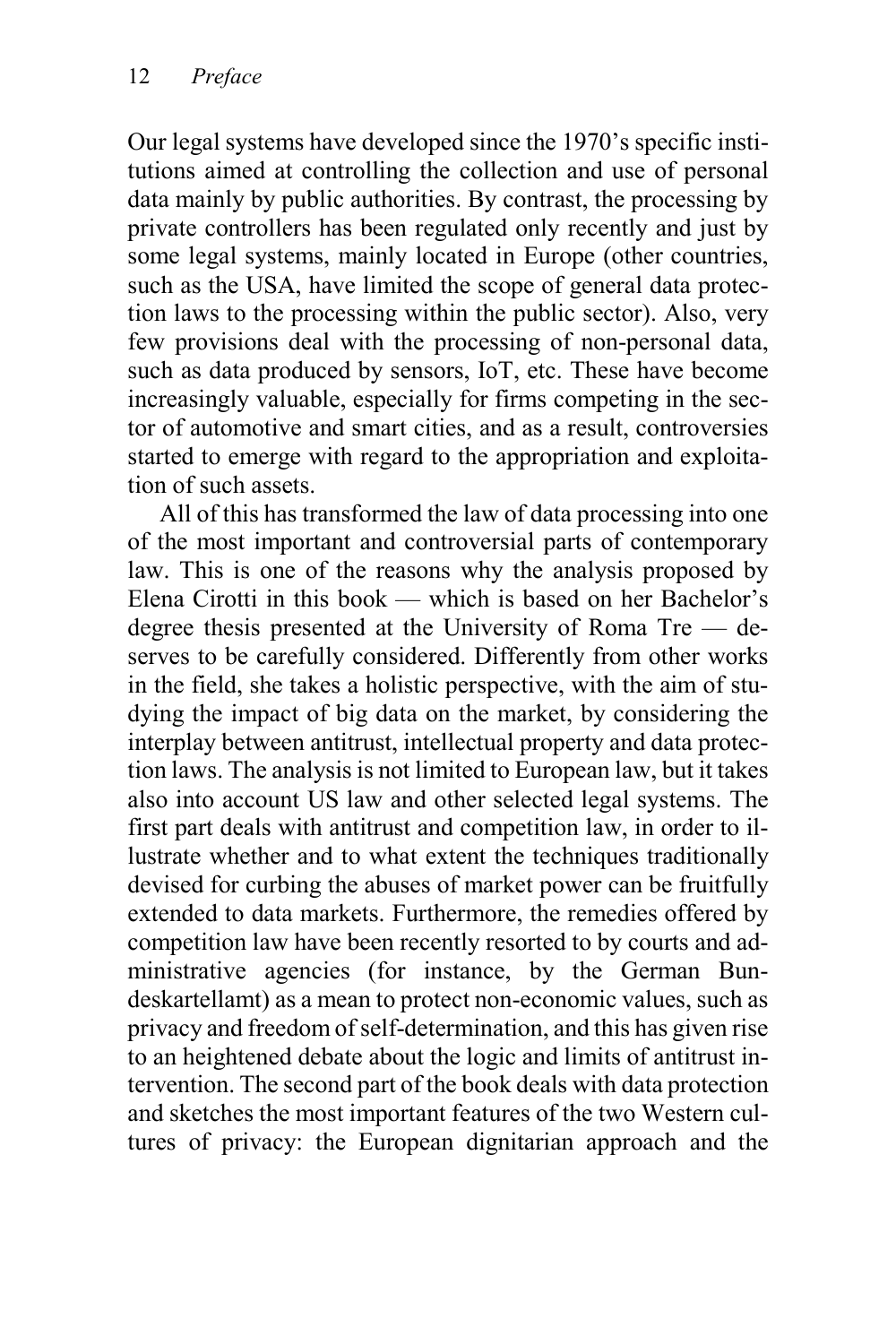American freedom–oriented perspective. The book is well written, carefully researched, and easily accessible also for non-specialists. Therefore, it can be praised as a significant contribution to the law of the digital society.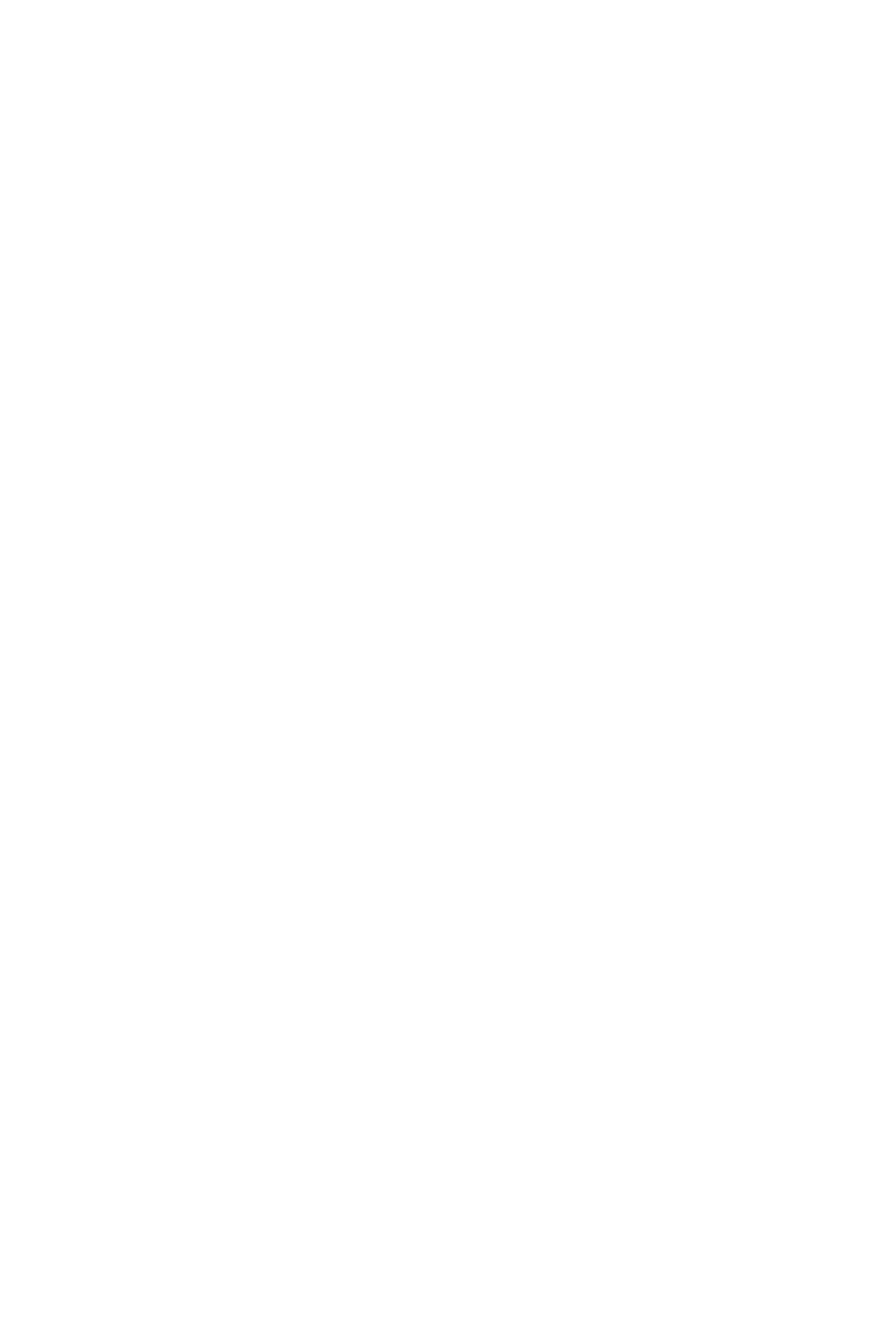## Introduction

Big Data refers to the collection and analysis of large amount of data, both structured and unstructured, in order to identify patterns and correlations. By combining such a variety and volume of data at a high speed, Big Data technologies have enabled to identify new insights, which were impossible to detect before. This revolution is due to two interrelated factors. Firstly, a relevant decrease in the costs of related technologies, such as cloud computing, has made it possible to obtain information «at nearly zero cost, virtually instantaneously and at a fine–grained level of disaggregation»<sup>1</sup>. Secondly, the widespread use of Internet and smart devices has boosted the near–time collection of billions of data. As a result, Big Data technologies have enabled something that even few years ago seemed unrealistic, given the poor availability of data and the expensive costs of processing.

Mayer–Schönberger and Cukier explain:

Not only is the world awash with more information than ever before, but that information is growing faster. The change of scale has led to a change of state. The quantitative challenge has led to a qualitative one.<sup>2</sup>

Volume is the first characteristic to be emphasized about Big Data technologies. The initial idea was that the volume of data was so large that could not be contained in a memory of a computer. Thus, new processing technologies were designed, able to

<sup>&</sup>lt;sup>1</sup> L. WU, E. BRYNJOLFSSON, *The Future of Prediction: How Google Searches Foreshadow Housing Prices and Sales*, A. Goldfarb, S. M. Greenstein and C. E. Tucker (eds.), *Economic Analysis of the Digital Economy, The University of Chicago Press,* 2015, 89.

<sup>2</sup> V. MAYER–SCHÖNBERGER, K. CUKIER, *Big Data: A Revolution That Will Transform How We Live, Work, and Think*, Mariner Books, 2014, 6.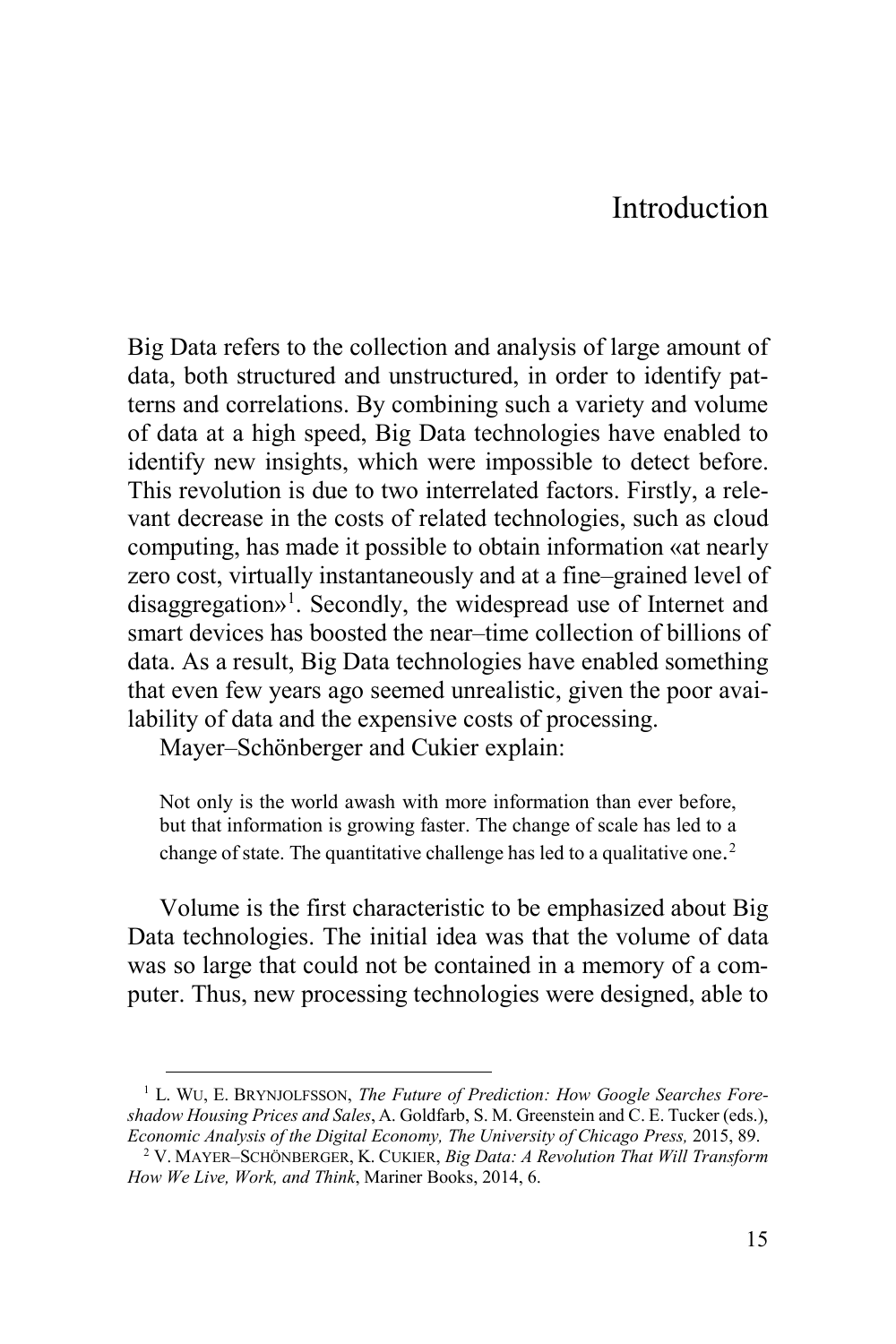process vast amounts of data. Additionally, data needed not anymore to be structured to be analyzed: unstructured data became valuable. Indeed, unstructured data — e.g., Facebook posts or tweets — allow multiple data combinations, supporting innovation and efficiency. Consequently, Internet companies started to employ these technologies to extract value from the millions of data at their disposal and became the leading users within the market.

At the same time, the large scale enabled things that were not possible at a smaller scale: to extract new insights or create new forms of value, in ways that revolutionized markets, our daily life, the relationship between citizens and governments, and more. Big Data Analytics, indeed, «is all about how these data can be stored, processed, and comprehended such than it can be used for predicting the future course of action with a great precision and acceptable time delay»<sup>3</sup>.

Thus, Big Data is essentially about predictions. For instance, Wal–mart, the largest retailer in the world, analyzed the data collected about purchases and discovered that before a hurricane, people used to buy Pop–Tarts, a sugary snack, in addition to hurricane supplies. Consequently, before the hurricane, it started to sell the snacks close to hurricane supplies, thereby boosting its sales. Another often–cited example regards the American discount retailer Target. Target combined data available from its baby–shower registry to target pregnant women, since pregnancy is generally a moment of changes, including for shopping habits. By crawling the data, Target was able to detect the products that generally pregnant women purchase and to build a "pregnancy prediction" score. It was also able to estimate the due date so to send specific coupons for each stage of the pregnancy. These two examples show how the shift in the approach is consistent: it is not about causality anymore, rather about probability. Correlations, indeed, picture how often two phenomena are related, but

 <sup>3</sup> A.K. BHADANI, D. JOTHIMANI, *Big Data: Challenges, Opportunities, and Realities*, Manoj Kumar Singh and Dileep Kumar G. (eds.), *Effective Data Managament And Opportunities For Implementation, Information Science Reference*, 2016, 2.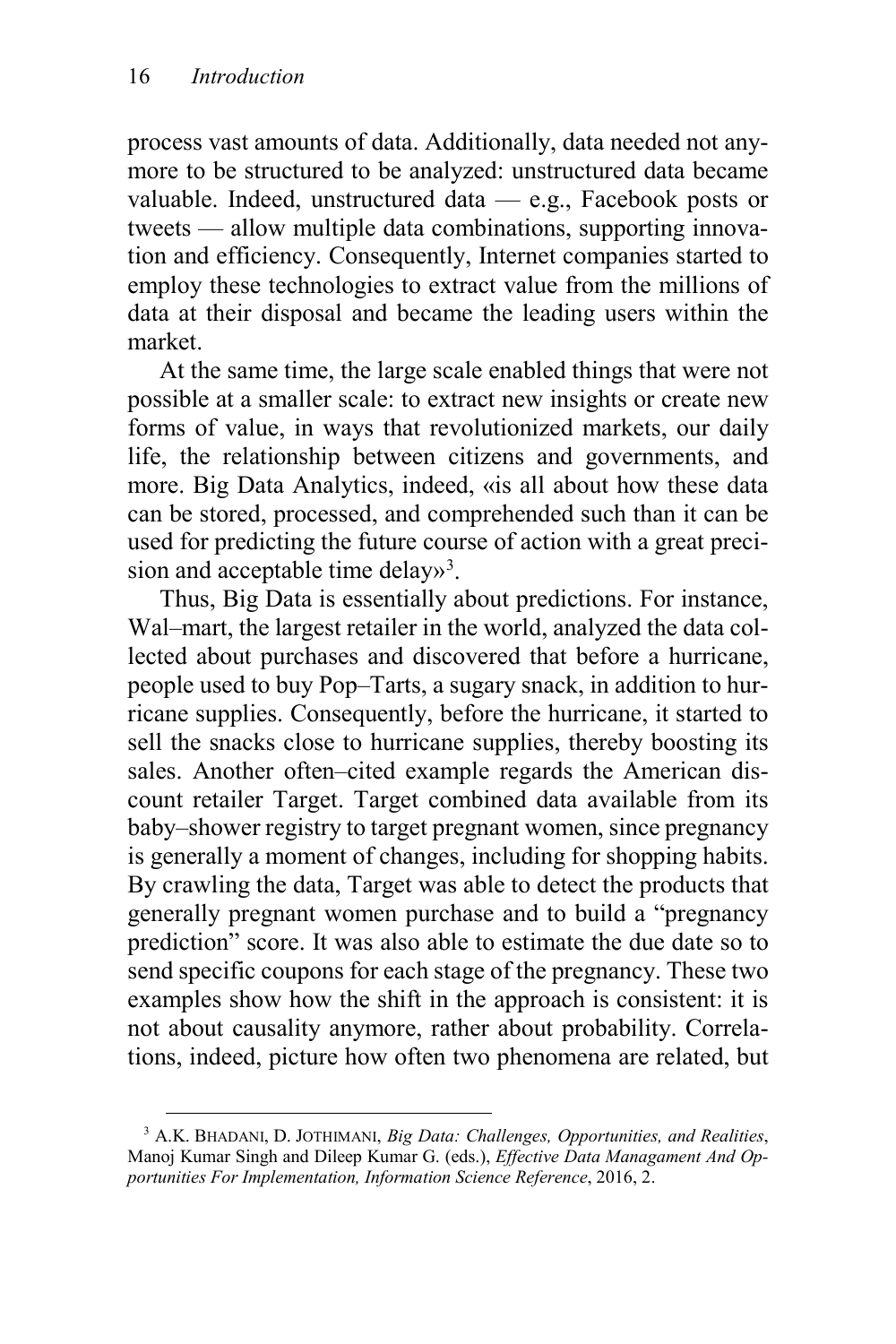they do not explain why. A starting hypothesis, as in the classical scientific approach, is not needed. At the same time, Big Data discoveries should be carefully examined, given that the reliance of Big Data on probability arises risks of "false discoveries".

It is widely acknowledged that Big Data could be extremely beneficial by enabling more informed decisions by firms, governments and individuals. By knowing consumers' preferences, firms can create better products or services, or better target them with behavioral advertisements. Individuals, in turn, benefit from the use of innovative products and services. Even governments can use Big Data Analytics to allocate scarce resources and to predict disease outbreaks, climate impacts, job losses, etc*.* Yet, there are some Big Data downsides, as the possible harms to privacy or the potential use of data to discriminate certain categories of consumers.

Therefore, the scope of the present study is to analyze the Big Data impact on the market by considering the interplay between competition, intellectual property and data protection laws. It will examine the differences and similarities in approaching such phenomenon between the US and the EU jurisdictions, being the most flourish data markets.

First, Chapter I will first define what is Big Data and set the scenario within the analysis will be carried out. Indeed, the present study will focus on the use of Big Data technologies by private firms operating in the market. Then, the Chapter will specifically consider the key of the economic success of data firms, the main characteristics of such markets and their impact on competition. Specifically, after a general overview of the main tools of a competition analysis, the Chapter will consider their viability for Big Data markets. Indeed, Big Data markets have peculiar features that challenge a traditional approach. They generally show the structure of multi–sided markets, often with a free side so to attract more users and, hence, gain more value. Given their free side, they tend to compete on quality and innovation, rather than on price. This result into a more problematic antitrust analysis, since the latter has to focus on elements difficult to measure.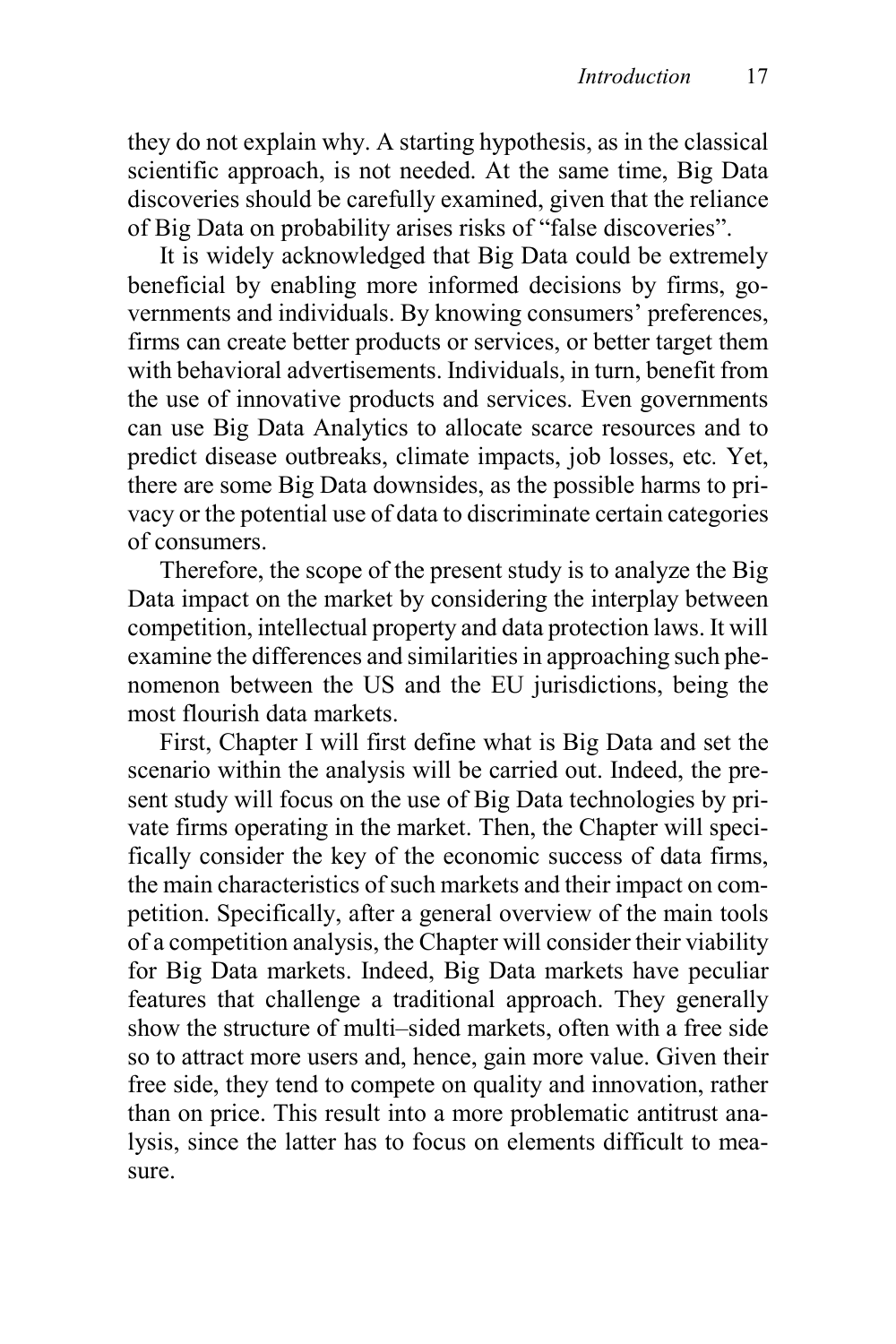More in the antitrust natural territory, Chapter II will examine data markets entry barriers to understand whether they tip towards dominance or not. Having ascertained the concentrated nature of these markets, the Chapter will conclude by examining the possible anticompetitive conducts undertaken by dominant firms to shield their datasets, browsing through the most prominent EU and US cases in this regard.

Chapter III will then study the current tools used by firms to shield their datasets and whether this control has to be enhanced by creating a new property right or not. In particular, it will consider the current intellectual property protection — composed of database right, in the EU context, copyright, and trade secrets that can be enjoyed by data firms. Yet, this protection does not cover any data nor any use of these data. Hence, the Chapter will examine how data firms enhance this level of protection by relying on unfair competition and on private tools, such as technological measures and contracts. Finally, the Chapter will focus on whether such wide control shall be promoted or reduced — the exclusivity v. access issue. Indeed, according to some commentators, this control shall be promoted by recognizing to data firms a property right on data, which will enhance businesses' incentive to invest and innovate. According to others, instead, data markets are already highly concentrated and a property right would only exacerbate the said situation. Embracing this second line of argument, the Chapter will conclude by examining the access theory, which sustains the importance for market participants to access unique datasets under certain circumstances so to compete viably.

Yet, mandating access to personal data could infringe upon data protection provisions. Hence, Chapter IV will consider the current EU and US data protection systems so to understand the relation between individuals and their data and its impact on competition. It will start by considering the current legislative framework and the relative market failures. Then, it will analyze the proposals to heal these market failures. In particular, it will examine the property right discourse as opposed to the funda